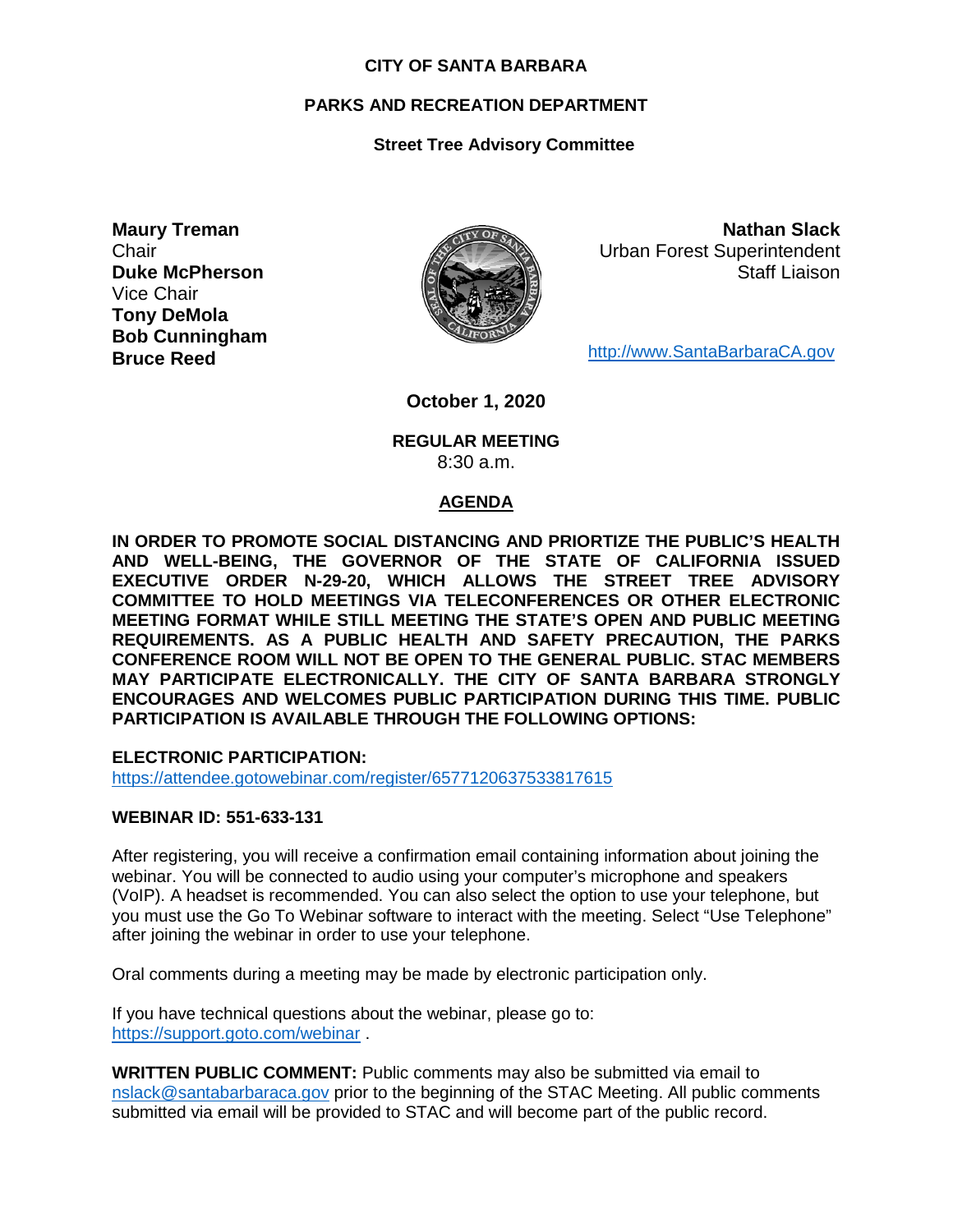**PUBLIC COMMENT:** Public comment on matters not listed on the agenda will occur at the beginning of the meeting. Members of the public wishing to speak must "raise their hand" in the GoToWebinar platform by selecting the virtual hand icon, which is generally located on most devices in the upper right hand corner of the screen. When persons are called on to speak, their microphone will be activated and they will be notified to begin speaking. Each speaker will be given a total of one minute to address the STAC.

**PUBLIC COMMENT ON AGENDIZED ITEMS:** Members of the public wishing to speak on a matter on the agenda must "raise their hand" in the GoToWebinar platform by selecting the virtual hand icon during the presentation of that item. The "raise hand" icon is generally located on most devices in the upper right hand corner of the screen. When persons are called on to speak, their microphone will be activated and they will be notified to begin speaking. Each speaker will be given a total of one minute to address the STAC.

## **PUBLIC INFORMATION**

Materials related to an item on this agenda submitted to the Street Tree Advisory Committee after distribution of the agenda packet are available for public inspection in the Parks Division Office located at 402 E. Ortega Street, Santa Barbara, CA 93101, during normal business hours.

# **CALL TO ORDER**

**ROLL CALL**

# **CHANGES TO THE AGENDA**

# **APPROVAL OF MINUTES**

A. Regular Meeting September 3, 2020

## **MEMBER AND STAFF COMMUNICATIONS**

- A. Parks and Recreation Commission actions
- B. Enforcement update

## **NEW BUSINESS**

# **TREE REMOVAL CONSIDERATIONS**

## **STREET TREES**

None

## **SETBACK TREES**

- 1. 116 Santa Cruz Blvd. *(1) Ficus benjamina,* Weeping Fig, *(1) Ulmus parvifolia*, Chinese Elm, and *(1) Schinus molle*, Pepper Tree – Raymond Ochs
- 2. 514 E. Alamar Ave. *Erythrina caffra,* Southern African Coral Tree Elvia Rivero

## **STREET TREE MASTER PLAN**

- 1. 300-1100 blocks of Shoreline Dr. request for co-designation Staff
- 2. 0-400, and 600 blocks of Anacapa St. request for co-designation Staff
- 3. 1000-1400 blocks of Castillo St. request for co-designation Staff

## **OLD BUSINESS**

## **ADJOURNMENT**